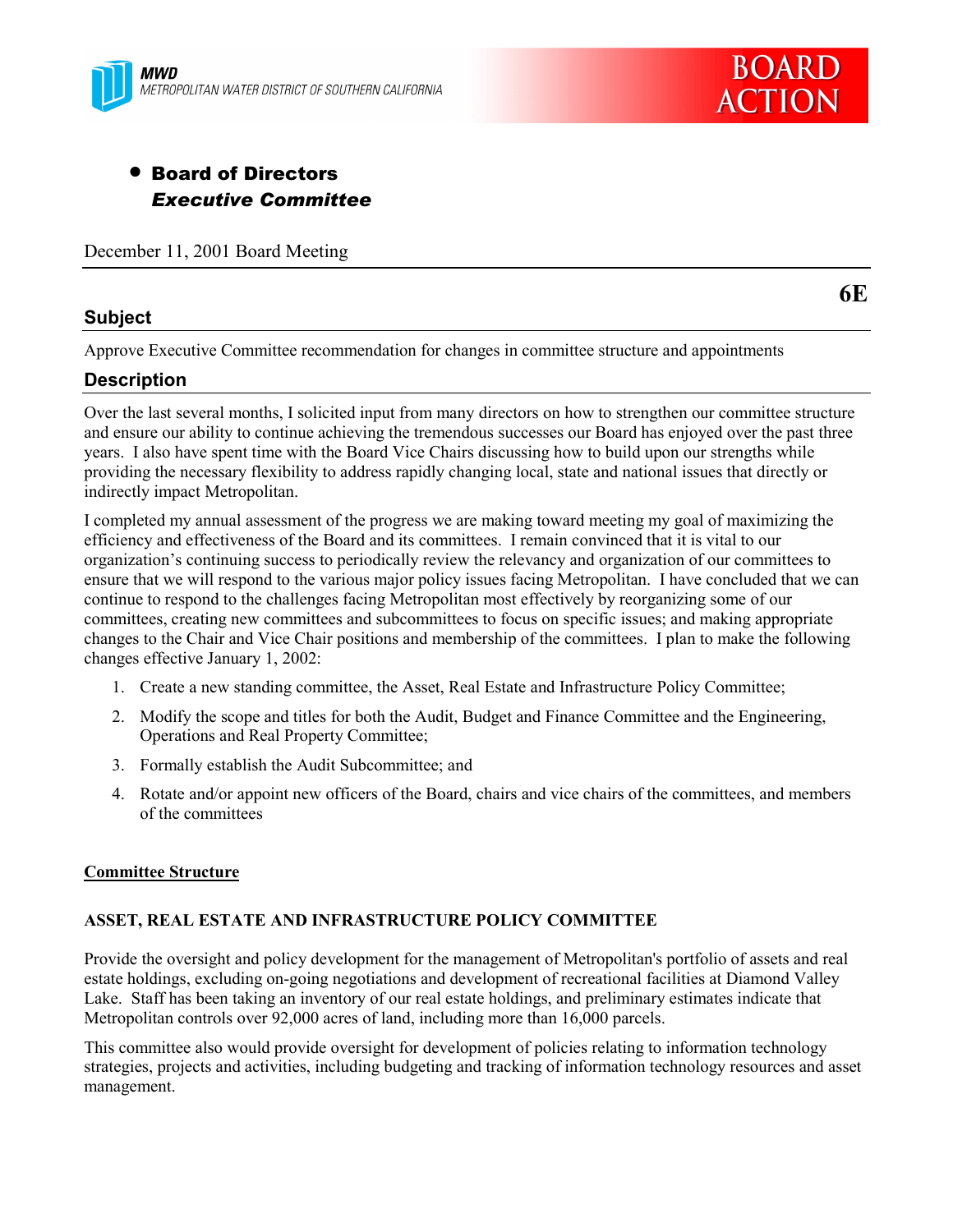As a result of the establishment of the Asset, Real Estate and Infrastructure Policy Committee, it is appropriate that we modify the scope of the Engineering, Operations and Real Property Committee to focus on the substantial task of policy issues involving Metropolitan's core activities of engineering and operations. This committee's scope and title should be changed to the Engineering and Operations Committee.

## **AUDIT SUBCOMMITTEE**

Currently, the Audit Subcommittee has been unable to spend sufficient time on audit matters because it conducts its business within the timeframe constraints of the Audit, Budget and Finance Committee, to which it reports. We are in the process of hiring a new general auditor and are currently working with an interim auditor to set the course for a new approach to providing a professional audit program. There is substantial work to be done by this subcommittee and, given that it is responsible for the oversight of a department head, it is appropriate that this subcommittee report directly to the Executive Committee. This subcommittee's regular meetings will be held four times a year on a quarterly basis or as required to accomplish a specific policy objective. The chair of this subcommittee also will serve as a member of the Executive Committee.

## **BUDGET, FINANCE AND INVESTMENT COMMITTEE**

Based upon the work performed by the Subcommittee on Investments and Bond Financing along with the Audit, Budget and Finance Committee, it is appropriate that we merge the efforts of both committees and rename the committee to reflect its overall efforts. Since this committee will no longer oversee the audit functions and will become engaged in development of strategic investment policies, the appropriate name for this committee is the Budget, Finance and Investment Committee. This is in keeping with the recommendation to clearly identify and establish a board committee for investments and bond financing.

## **NEW OFFICERS, COMMITTEE CHAIRS AND VICE CHAIRS**

The new officers, committee chairs and vice chairs are:

### **Board Officers**

1<sup>st</sup> Vice Chair, William G. Luddy 2<sup>nd</sup> Vice Chair, John V. Foley

### **Standing Committee Chairs and Vice-Chairs**

**Asset, Real Estate and Infrastructure Policy Committee**

Chair, Glen D. Peterson Vice Chair, Wesley M. Bannister

**Budget, Finance and Investment Committee** Chair, Jorge G. Castro Vice Chair, James H. Blake

#### **Communications, Outreach and Legislation Committee**

Chair, Henry S. Barbosa Vice Chair, Anthony R. Fellow **Engineering and Operations Committee** Chair, Marion V. Ashley Vice Chair, Willard H. Murray, Jr.

**Legal, Claims and Personnel Committee** Chair, Langdon W. Owen Vice Chair, Timothy F. Brick

**Water Planning, Quality and Resources Committee** Chair, Gary A. Morse

Vice Chair, Bill D. Wright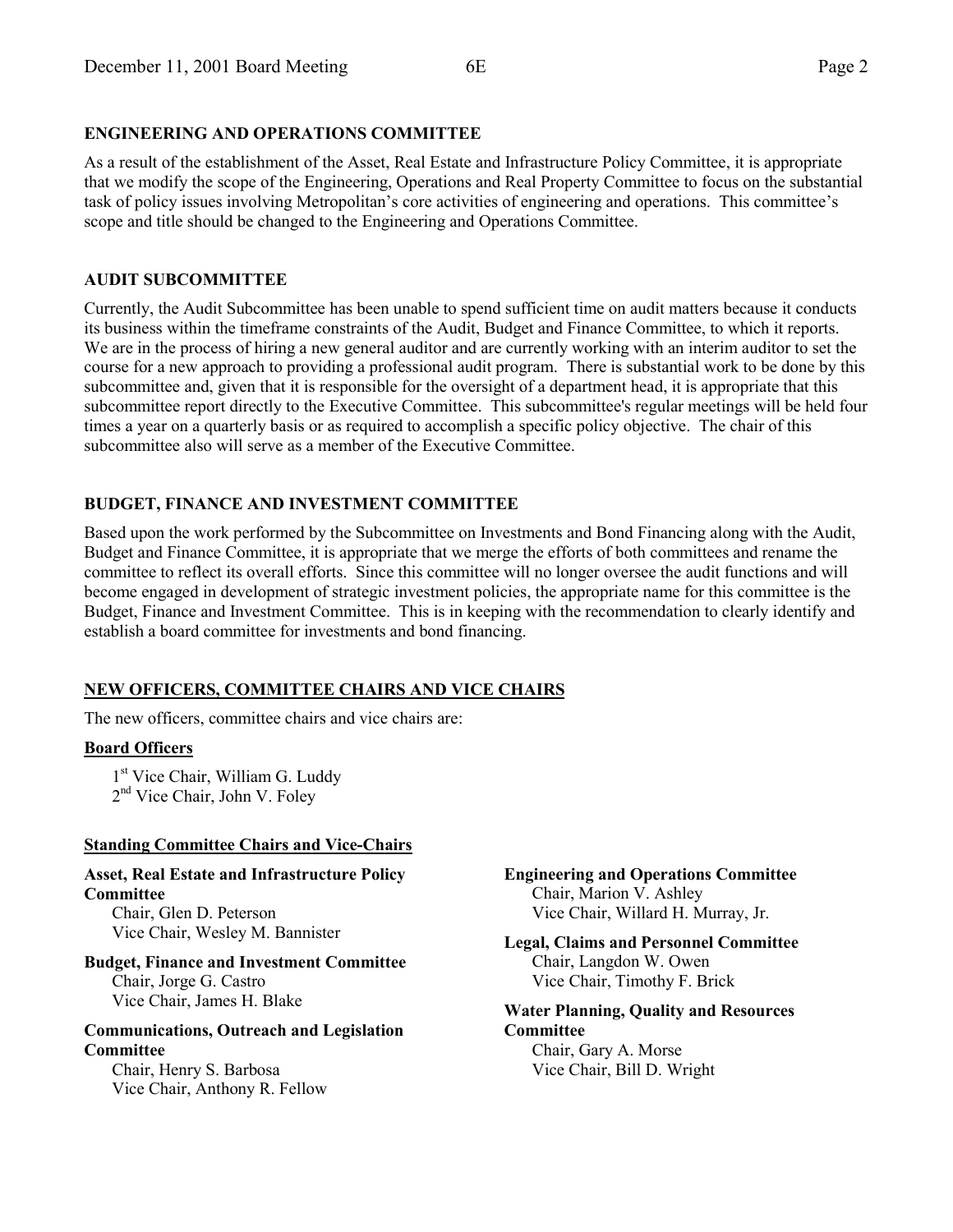#### **Subcommittees**

#### **Audit Subcommittee**

Chair, James M. Rez Vice Chair, Ted Grandsen **Subcommittee on Rules and Ethics** Chair, Helen Z. Hansen Vice Chair, Harold W. Ball

The Nominating Committee, Boating Regulation Special Committee and Subcommittee on SWRCB Phase 8 Settlement Discussions remain unchanged.

#### **COMMITTEE MEMBERSHIPS**

The committee memberships are listed on Attachment 1.

These changes are to be effective January 1, 2002.

#### **Policy**

Metropolitan Water District Administrative Code ß 2400: Identification of Standing Committees and ß 2500: Other Committees: Miscellaneous Committee Matters

## **California Environmental Quality Act (CEQA)**

The proposed action is not defined as a project under CEQA because the proposed action involves continuing administrative activities such as general policy and procedure making (Section 15378(b)(2) of the State CEQA Guidelines). In addition, where it can be seen with certainty that there is no possibility that the proposed action in question may have a significant effect on the environment, the proposed action is not subject to CEQA (Section 15061(b)(3) of the State CEQA Guidelines).

The CEQA determination is: Determine that the proposed action is not subject to the provisions of CEQA per Sections 15378(b)(2) and 15061(b)(3) of the State CEQA Guidelines.

#### **Recommendation**

Adopt the CEQA determination and approve the changed committee structure and appointments as approved by the Executive Committee on December 5, 2001. **Fiscal Impact:** None

*Phillip J. Pace*

*Chairman of the Board*

12/7/2001 *Date*

**Attachment 1: Committee list**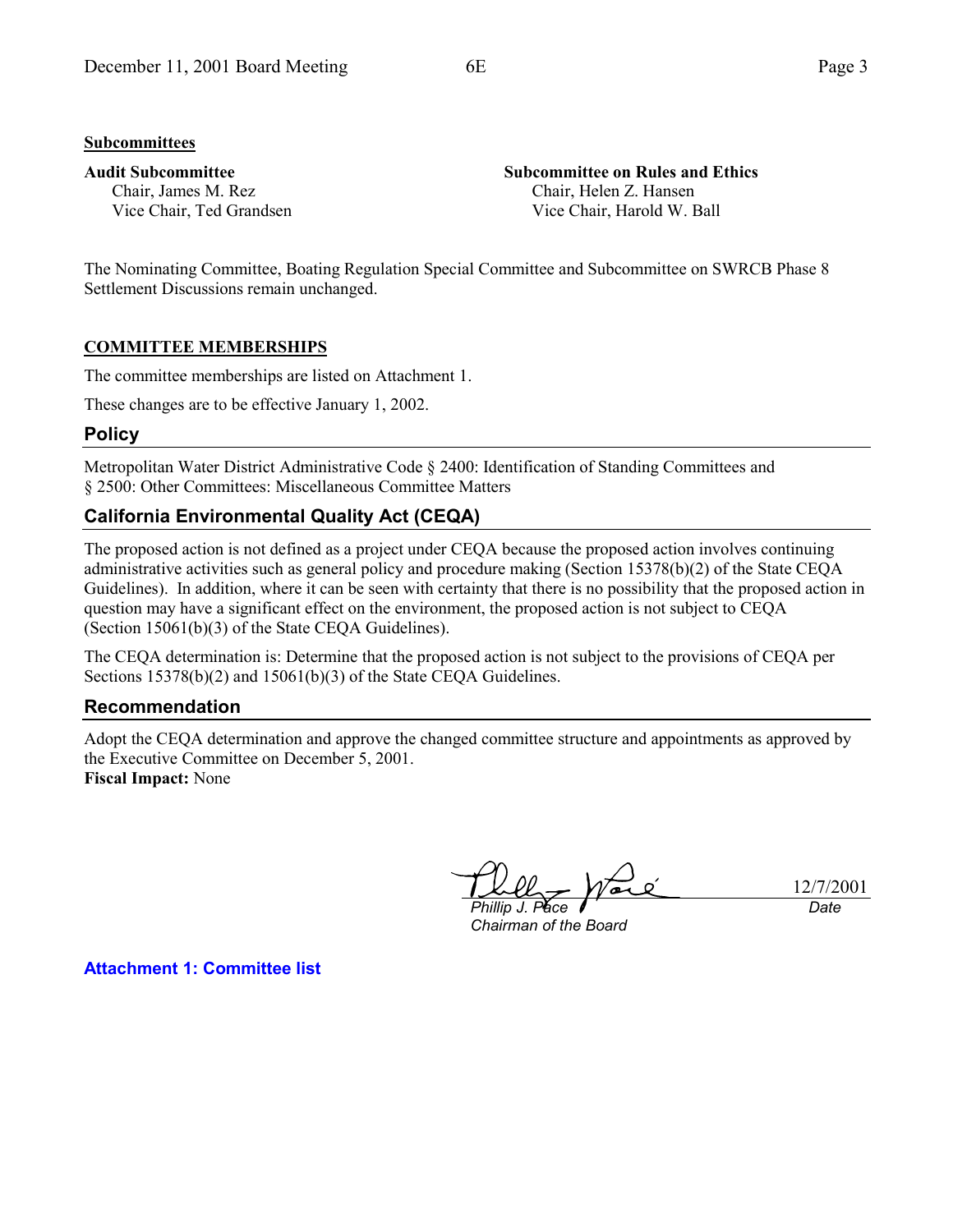| <b>Executive Committee</b> |                                |                              |
|----------------------------|--------------------------------|------------------------------|
| (Central Basin)            | Phillip J. Pace, Chair         | <b>Board Officer</b>         |
| (LA)                       | William G. Luddy, Vice Chair   | <b>Board Officer</b>         |
| (MWDOC)                    | John V. Foley, Vice Chair      | Past Chair                   |
| Santa Ana)                 | Thom Coughran, Board Secretary | <b>Board Officer</b>         |
| (Pasadena)                 | Timothy F. Brick               | Nonofficer elected (expires) |
| (Calleguas)                | Ted Grandsen                   | Nonofficer elected           |
| Western)                   | John M. Mylne, III             | Nonofficer elected (expires) |
| (LA)                       | George Wein                    | Nonofficer elected (expires) |
| (Torrance)                 | Bill D. Wright                 | Nonofficer elected           |
| (Compton)                  | Regina Murph                   | Appointed                    |
| (SDCWA)                    | Joseph Parker                  | Appointed                    |
| (Las Virgenes)             | Glen D. Peterson               | Ex Officio (Chair of ARE&IP) |
| (LA)                       | Jorge G. Castro                | Ex Officio (Chair of BF&I)   |
| (Three Valleys)            | Henry S. Barbosa               | Ex Officio (Chair of CO&L)   |
| (Eastern)                  | Marion V. Ashley               | Ex Officio (Chair of E&O)    |
| (MWDOC)                    | Langdon W. Owen                | Ex Officio (Chair of LC&P)   |
| (Central Basin)            | Gary A. Morse                  | Ex Officio (Chair of WPQ&R)  |
| (Long Beach)               | Helen Z. Hansen                | Ex Officio (Chair of R&E)    |
| (Glendale)                 | James M. Rez                   | Ex Officio (Chair of Audit)  |

# **Asset, Real Estate and Infrastructure Policy Committee**

| (Las Virgenes)      | Glen D. Peterson, Chair        |
|---------------------|--------------------------------|
| (MWDOC)             | Wesley M Bannister, Vice Chair |
| (Eastern)           | Marion V. Ashley               |
| (Pasadena)          | Timothy F. Brick               |
| (Upper San Gabriel) | Anthony R. Fellow              |
| (Long Beach)        | Helen Z. Hansen                |
| (SDCWA)             | Claude A. "Bud" Lewis          |
| (LA)                | William G. Luddy               |
| (San Marino)        | John T. Morris                 |
| (Compton)           | Regina Murph                   |
| (West Basin)        | Willard H. Murray, Jr.         |
| (SDCWA)             | Joseph Parker                  |
| (Anaheim)           | S. Dale Stanton                |
| (MWDOC)             | Peer A. Swan                   |
| (Torrance)          | Bill D. Wright                 |
| (Central Basin)     | Phillip J. Pace, Ex Officio    |
| (MWDOC)             | John V. Foley, Ex Officio      |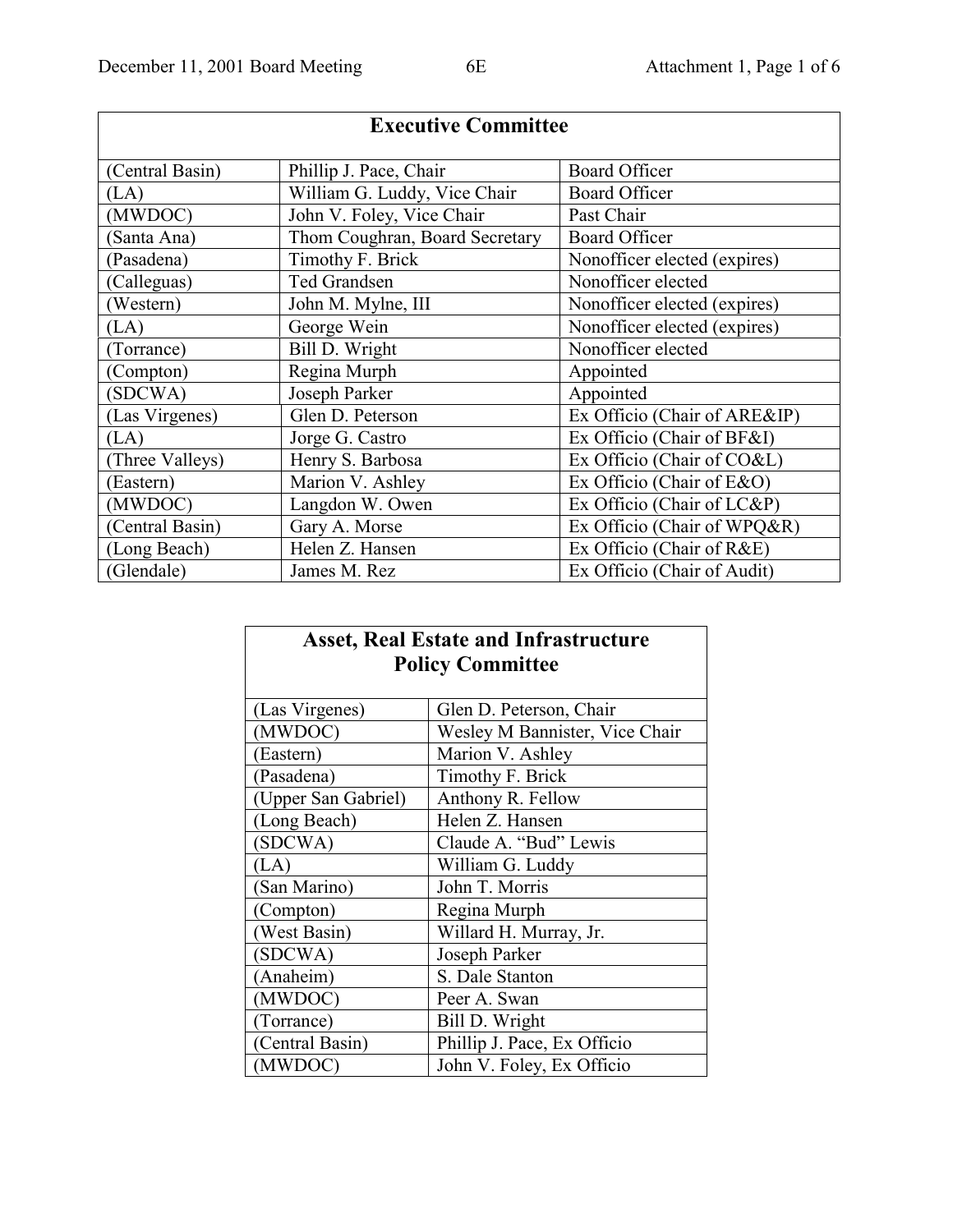| <b>Budget, Finance and Investment Committee</b> |                              |
|-------------------------------------------------|------------------------------|
| (LA)                                            | Jorge G. Castro, Chair       |
| (Fullerton)                                     | James H. Blake, Vice Chair   |
| (SDCWA)                                         | Harold W. Ball               |
| (MWDOC)                                         | Wesley M. Bannister          |
| (Burbank)                                       | Glenn A. Brown               |
| (Foothill)                                      | James T. Edwards             |
| (Calleguas)                                     | Ted Grandsen                 |
| (Long Beach)                                    | Helen Z. Hansen              |
| (LA)                                            | Bonny L. Herman              |
| (SDCWA)                                         | Claude A. "Bud" Lewis        |
| (San Fernando)                                  | Hugo C. Mejia                |
| (Central Basin)                                 | Gary A. Morse                |
| (Glendale)                                      | James M. Rez                 |
| (MWDOC)                                         | Peer A. Swan                 |
| (Inland Empire)                                 | Wyatt L. Troxel              |
| (Central Basin)                                 | Phillip J. Pace, Ex Officio  |
| $\mathcal{A}$                                   | William G. Luddy, Ex Officio |
| (MWDOC)                                         | John V. Foley, Ex Officio    |

## **Communications, Outreach, and Legislation Committee**

| (Three Valleys)     | Henry S. Barbosa, Chair       |
|---------------------|-------------------------------|
| (Upper San Gabriel) | Anthony R. Fellow, Vice Chair |
| (Santa Monica)      | Judy Abdo                     |
| (SDCWA)             | Harold W. Ball                |
| (MWDOC)             | Wesley M. Bannister           |
| (Pasadena)          | Timothy F. Brick              |
| (Santa Ana)         | Thom Coughran                 |
| (Long Beach)        | Helen Z. Hansen               |
| (LA)                | Bonny L. Herman               |
| (West Basin)        | Carol W. Kwan                 |
| (SDCWA)             | Claude A. "Bud" Lewis         |
| (SDCWA)             | George I. Loveland            |
| (San Marino)        | John T. Morris                |
| (Compton)           | Regina Murph                  |
| (West Basin)        | Willard H. Murray, Jr.        |
| (MWDOC)             | Peer A. Swan                  |
| (Inland Empire)     | Wyatt L. Troxel               |
| (Torrance)          | Bill D. Wright                |
| (Central Basin)     | Phillip J. Pace, Ex Officio   |
| (LA)                | William G. Luddy, Ex Officio  |
| (MWDOC)             | John V. Foley, Ex Officio     |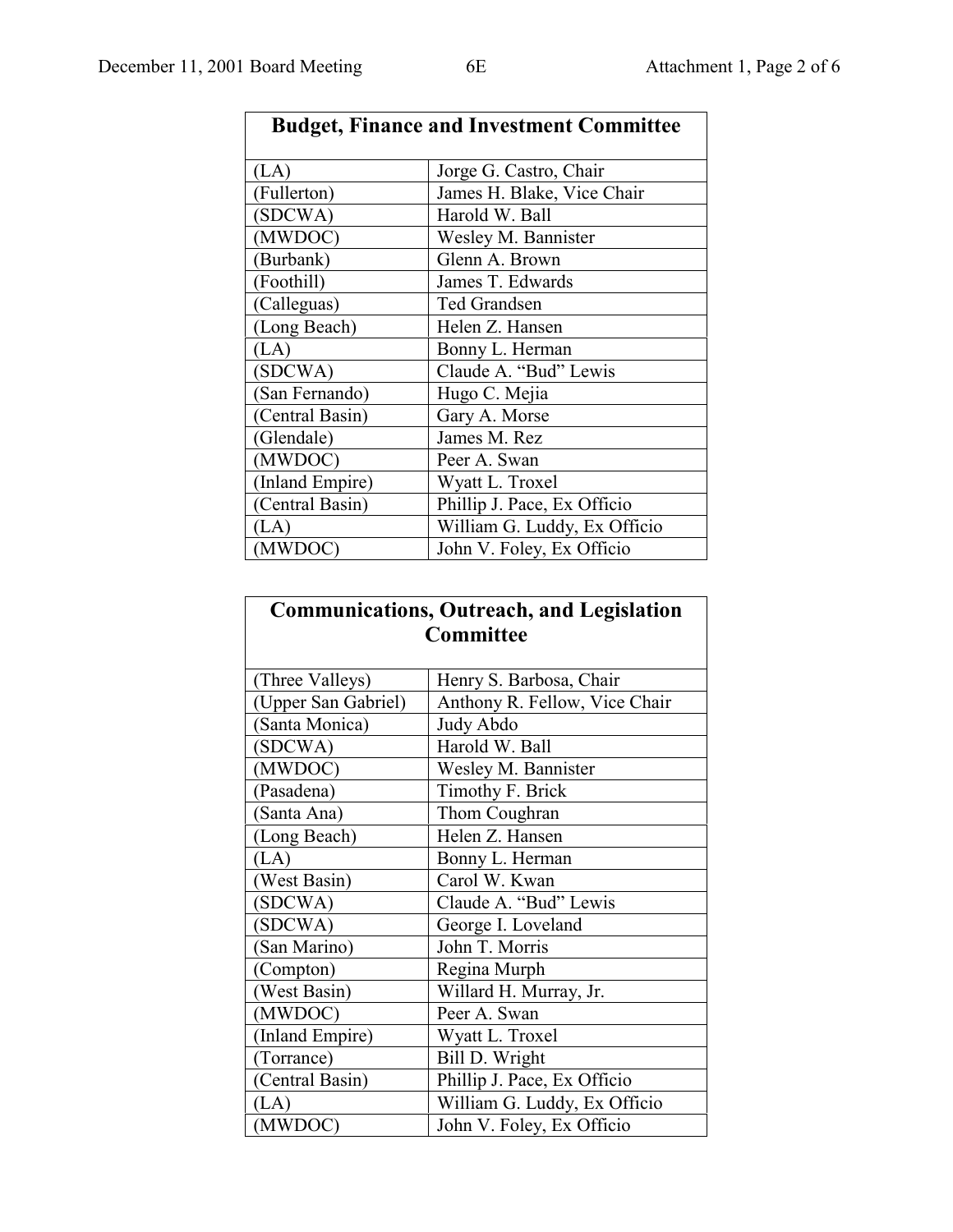| <b>Engineering and Operations Committee</b> |                                    |
|---------------------------------------------|------------------------------------|
| (Eastern)                                   | Marion V. Ashley, Chair            |
| (West Basin)                                | Willard H. Murray, Jr., Vice Chair |
| (Three Valleys)                             | Henry S. Barbosa                   |
| (Pasadena)                                  | Timothy F. Brick                   |
| (Beverly Hills)                             | Betty H. Harris                    |
| (LA)                                        | Bonny L. Herman                    |
| (West Basin)                                | Carol W. Kwan                      |
| (SDCWA)                                     | Claude A. "Bud" Lewis              |
| (SDCWA)                                     | George I. Loveland                 |
| (San Fernando)                              | Hugo C. Mejia                      |
| (San Marino)                                | John T. Morris                     |
| (Western)                                   | John M. Mylne, III                 |
| (Glendale)                                  | James M. Rez                       |
| (Anaheim)                                   | S. Dale Stanton                    |
| (Inland Empire)                             | Wyatt L. Troxel                    |
| (LA)                                        | George Wein                        |
| (Central Basin)                             | Phillip J. Pace, Ex Officio        |
| (LA)                                        | William G. Luddy, Ex Officio       |
| (MWDOC)                                     | John V. Foley, Ex Officio          |

| <b>Legal, Claims and Personnel Committee</b> |                              |
|----------------------------------------------|------------------------------|
| (MWDOC)                                      | Langdon W. Owen, Chair       |
| (Pasadena)                                   | Timothy F. Brick, Vice Chair |
| (Eastern)                                    | Marion V. Ashley             |
| (MWDOC)                                      | Wesley M. Bannister          |
| (Three Valleys)                              | Henry S. Barbosa             |
| (Fullerton)                                  | James H. Blake               |
| (Burbank)                                    | Glenn A. Brown               |
| (Calleguas)                                  | Ted Grandsen                 |
| (Beverly Hills)                              | Betty H. Harris              |
| (LA)                                         | Bonny L. Herman              |
| (West Basin)                                 | Carol W. Kwan                |
| (SDCWA)                                      | Claude A. "Bud" Lewis        |
| (San Marino)                                 | John T. Morris               |
| (Central Basin)                              | Gary A. Morse                |
| (Western)                                    | John M. Mylne, III           |
| (Anaheim)                                    | S. Dale Stanton              |
| (Inland Empire)                              | Wyatt L. Troxel              |
| (Central Basin)                              | Phillip J. Pace, Ex Officio  |
| (LA)                                         | William G. Luddy, Ex Officio |
| (MWDOC)                                      | John V. Foley, Ex Officio    |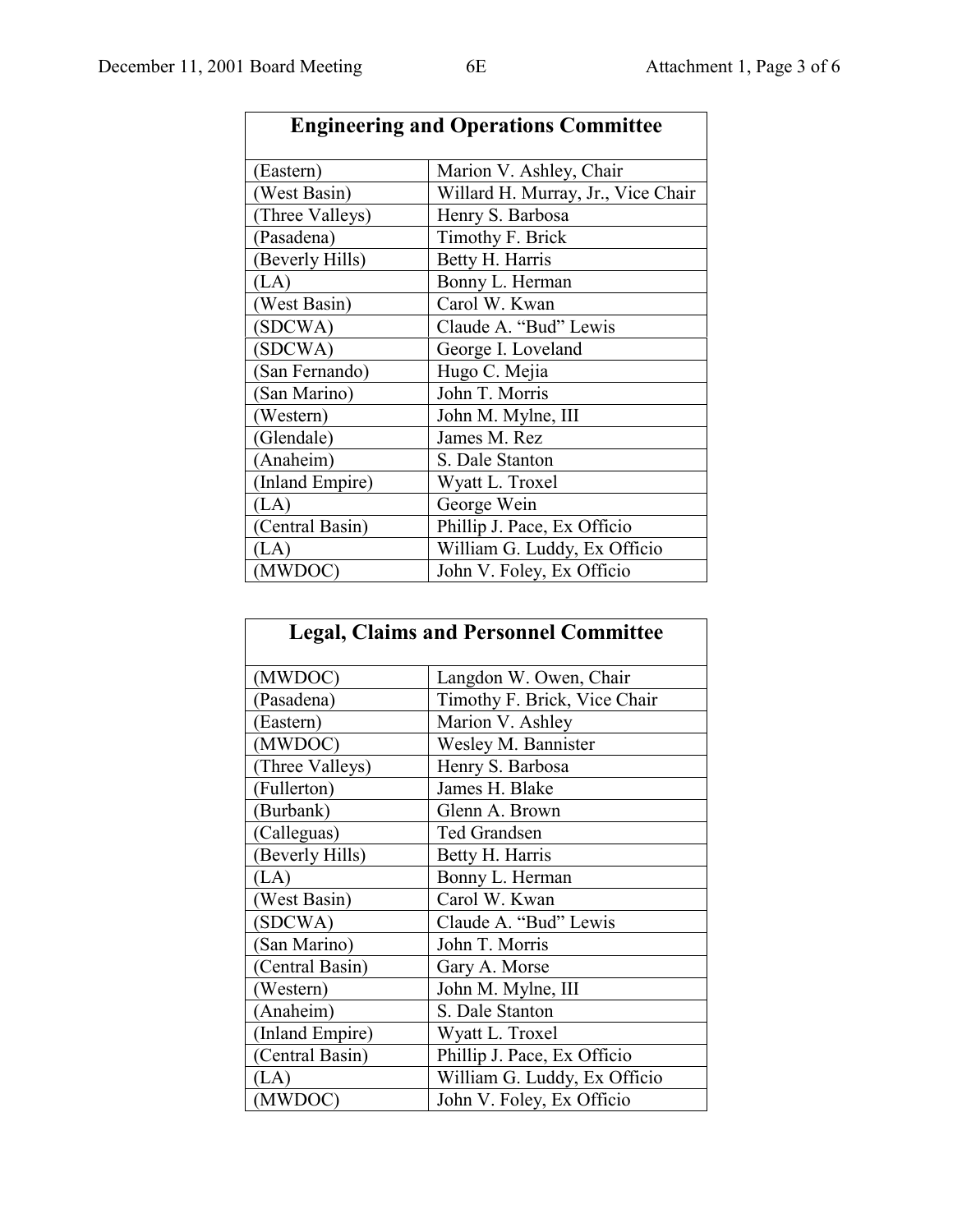| <b>Water Planning, Quality and Resources</b> |                              |  |
|----------------------------------------------|------------------------------|--|
| <b>Committee</b>                             |                              |  |
| (Central Basin)                              | Gary A. Morse, Chair         |  |
| (Torrance)                                   | Bill D. Wright, Vice Chair   |  |
| Santa Monica)                                | Judy Abdo                    |  |
| (SDCWA)                                      | Harold W. Ball               |  |
| (Pasadena)                                   | Timothy F. Brick             |  |
| (Burbank)                                    | Glenn A. Brown               |  |
| (Santa Ana)                                  | Thom Coughran                |  |
| (Upper San Gabriel)                          | Anthony R. Fellow            |  |
| (Calleguas)                                  | <b>Ted Grandsen</b>          |  |
| (SDCWA)                                      | George I. Loveland           |  |
| (San Marino)                                 | John T. Morris               |  |
| (Compton)                                    | Regina Murph                 |  |
| (MWDOC)                                      | Langdon W. Owen              |  |
| (Las Virgenes)                               | Glen D. Peterson             |  |
| (Anaheim)                                    | S. Dale Stanton              |  |
| (MWDOC)                                      | Peer A. Swan                 |  |
| (LA)                                         | George Wein                  |  |
| (Central Basin)                              | Phillip J. Pace, Ex Officio  |  |
| (LA)                                         | William G. Luddy, Ex Officio |  |
| (MWDOC)                                      | John V. Foley, Ex Officio    |  |

| <b>Subcommittee on Rules and Ethics</b> |                              |
|-----------------------------------------|------------------------------|
| (Long Beach)                            | Helen Z. Hansen, Chair       |
| (SDCWA)                                 | Harold W. Ball, Vice Chair   |
| (Santa Monica)                          | Judy Abdo                    |
| (Eastern)                               | Marion V. Ashley             |
| (MWDOC)                                 | Wesley M. Bannister          |
| (Three Valleys)                         | Henry S. Barbosa             |
| (LA)                                    | Jorge G. Castro              |
| (Foothill)                              | James T. Edwards             |
| (Beverly Hills)                         | Betty H. Harris              |
| (SDCWA)                                 | George I. Loveland           |
| (Central Basin)                         | Gary A. Morse                |
| (MWDOC)                                 | Langdon W. Owen              |
| (SDCWA)                                 | Joseph Parker                |
| (Las Virgenes)                          | Glen D. Peterson             |
| (Glendale)                              | James M. Rez                 |
| (Central Basin)                         | Phillip J. Pace, Ex Officio  |
| (LA)                                    | William G. Luddy, Ex Officio |
| (MWDOC)                                 | John V. Foley, Ex Officio    |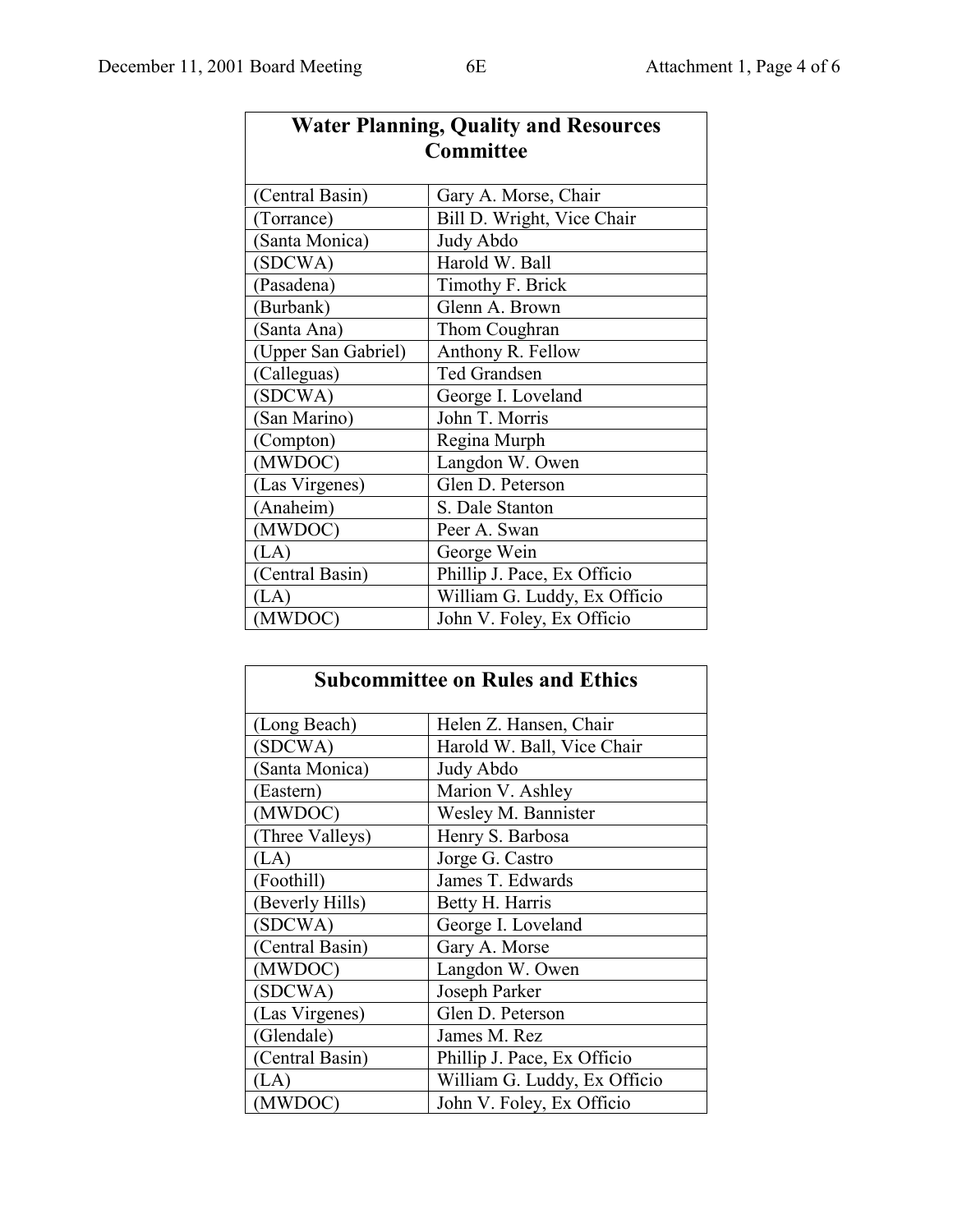| <b>Audit Subcommittee</b><br>(Reports to Executive Committee) |                              |  |
|---------------------------------------------------------------|------------------------------|--|
| (Glendale)                                                    | James M. Rez, Chair          |  |
| (Calleguas)                                                   | Ted Grandsen, Vice Chair     |  |
| (Fullerton)                                                   | James H. Blake               |  |
| (LA)                                                          | Jorge G. Castro              |  |
| (Foothill)                                                    | James T. Edwards             |  |
| (Upper San Gabriel)                                           | Anthony R. Fellow            |  |
| (Beverly Hills)                                               | Betty H. Harris              |  |
| (SDCWA)                                                       | Joseph Parker                |  |
| (Las Virgenes)                                                | Glen D. Peterson             |  |
| (Central Basin)                                               | Phillip J. Pace, Ex Officio  |  |
| LA)                                                           | William G. Luddy, Ex Officio |  |
| MW)                                                           | John V. Foley, Ex Officio    |  |

| <b>Nominating Committee</b><br>(Reports directly to the Board) |                               |  |
|----------------------------------------------------------------|-------------------------------|--|
| (Inland Empire)                                                | Wyatt L. Troxel, Chair        |  |
| (Upper San Gabriel)                                            | Anthony R. Fellow, Vice Chair |  |
| (Eastern)                                                      | Marion V. Ashley              |  |
| (Fullerton)                                                    | James H. Blake                |  |
| (San Fernando)                                                 | Hugo C. Mejia                 |  |
| (Compton)                                                      | Regina Murph                  |  |
| (Glendale)                                                     | James M. Rez                  |  |
| (Central Basin)                                                | Phillip J. Pace, Ex Officio   |  |
| (LA                                                            | William G. Luddy, Ex Officio  |  |
|                                                                | John V. Foley, Ex Officio     |  |

| <b>Boating Regulation Special Committee</b><br>(Reports directly to the Board) |                             |  |
|--------------------------------------------------------------------------------|-----------------------------|--|
| (Central Basin)                                                                | Phillip J. Pace, Chair      |  |
| (Inland Empire)                                                                | Wyatt L. Troxel, Vice Chair |  |
| (SDCWA)                                                                        | Harold W. Ball              |  |
| (Long Beach)                                                                   | Helen Z. Hansen             |  |
| (LA`                                                                           | William G. Luddy            |  |
| (Central Basin)                                                                | Gary A. Morse               |  |
| (West Basin)                                                                   | Willard H. Murray, Jr.      |  |
| (Glendale)                                                                     | James M. Rez                |  |
| (Torrance)                                                                     | Bill D. Wright              |  |
| (MWDOC)                                                                        | John V. Foley, Ex Officio   |  |